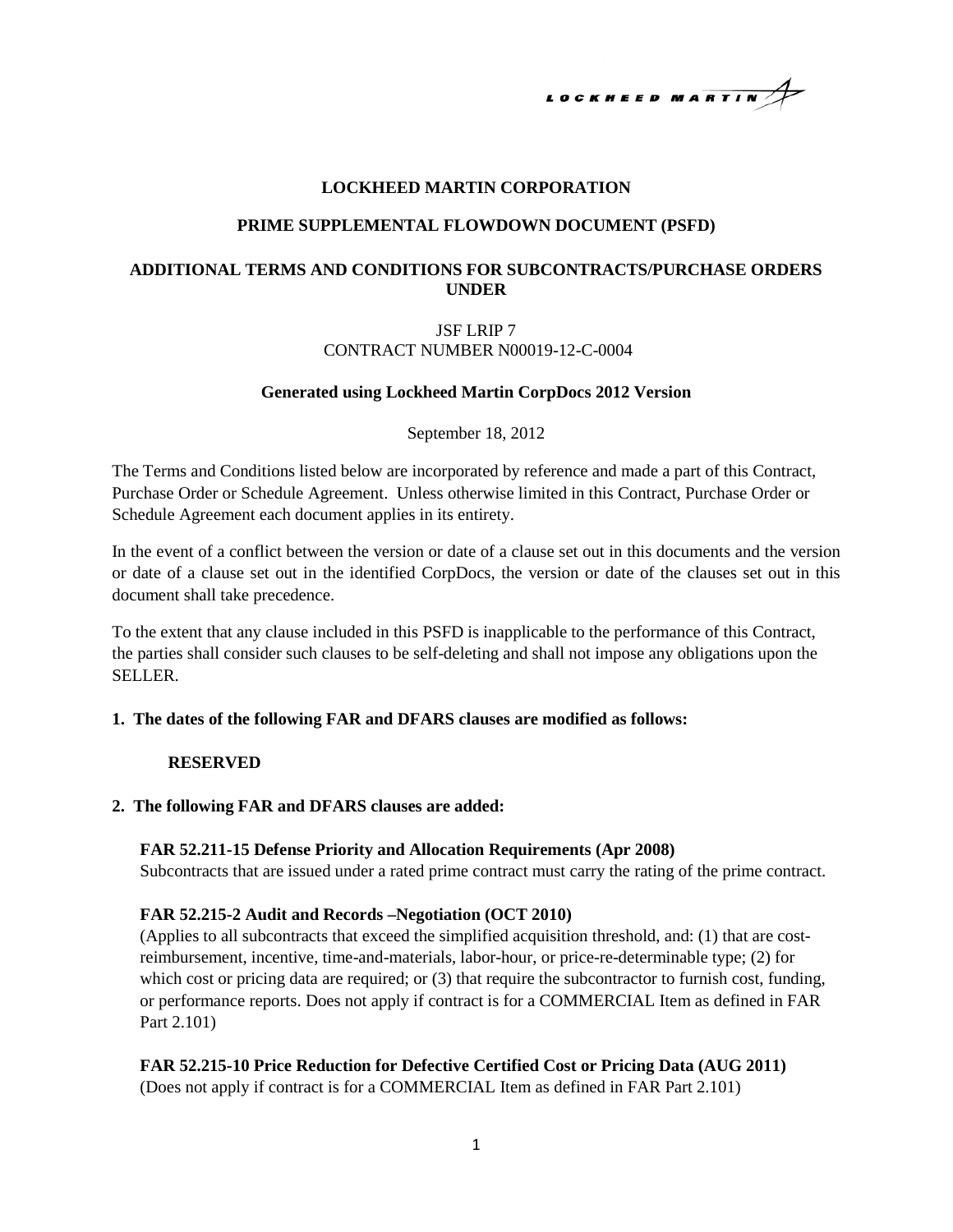# LOCKHEED MARTIN

# **FAR 52.216-16 INCENTIVE PRICE REVISION -- FIRM TARGET (OCT 1997)**

Applicable to subcontracts with firm targets (i.e. Fixed Price Incentive Fee or Cost Plus Incentive Fee type contracts). The subcontract must incorporate the appropriate target price, ceiling price, and percentages. The blank in paragraph (c) should be completed with an appropriate number of days, consistent with the requirements of the prime contract. "Contracting Officer," "contract administrative office" and "Government" mean "Lockheed Martin." Paragraph (i) is deleted. The blanks in the clause are completed with the amounts specified in the contract. (Does not apply if contract is for a COMMERCIAL Item as defined in FAR Part 2.101)

# **FAR 52.216-17 INCENTIVE PRICE REVISION–SUCCESSIVE TARGETS (OCT 1997)**

(Applies to subcontracts with successive targets. Does not apply if contract is for a COMMERCIAL Item as defined in FAR Part 2.101)

# **FAR 52.222-2 Payment for Overtime Premiums (JUL 1990)**

(Applies to cost-reimbursement subcontracts. Does not apply if contract is for a COMMERCIAL Item as defined in FAR Part 2.101)

# **FAR 52.227-3 PATENT INDEMNITY (APR 1984) – ALTERNATE II (APR 1984)**

# **FAR 52.229-8 Taxes -- Foreign Cost-Reimbursement Contracts (Mar 1990)**

(Applies to foreign cost-reimbursement subcontracts. Paragraph (a), insert: any country in which the contractor or any of its subcontractors performs work under this contract. Does not apply if contract is for a COMMERCIAL Item as defined in FAR Part 2.101)

# **FAR 52.232-17 Interest (OCT 2010)**

(Applies if subcontract contains FAR clauses which expressly refer to an Interest clause, e.g. FAR 52.216-16 or FAR 52.216-17. "Government" means "Lockheed Martin" Does not apply if contract is for a COMMERCIAL Item as defined in FAR Part 2.101)

# **FAR 52.243-2 Changes -- Cost-Reimbursement (Aug 1987) - Alternate I (Apr 1984)**

(Applies to cost-reimbursement subcontracts. "Contracting Officer" and "Government" mean "Lockheed Martin." In paragraph (a) add as subparagraph (4) "Delivery schedule." In paragraph (d) the reference to the disputes clause is deleted. Does not apply if contract is for a COMMERCIAL Item as defined in FAR Part 2.101)

## **FAR 52.245-9 Use and Charges (APR 2012)**

(Applies when Government Property is provided. Communications with the Government under this clause will be made through Lockheed Martin. Does not apply if contract is for a COMMERCIAL Item as defined in FAR Part 2.101)

# **FAR 52.247-64 Alt I Preference for Privately Owned U.S. –Flag Commercial Vessels (Feb-06) – Alternate I (APR 2003)**

(In the last sentence of paragraph (c) "Subcontractor" means "Seller and lower term subcontractor." "Contracting Officer" means "Lockheed Martin." Does not apply if contract is for a COMMERCIAL Item as defined in FAR Part 2.101)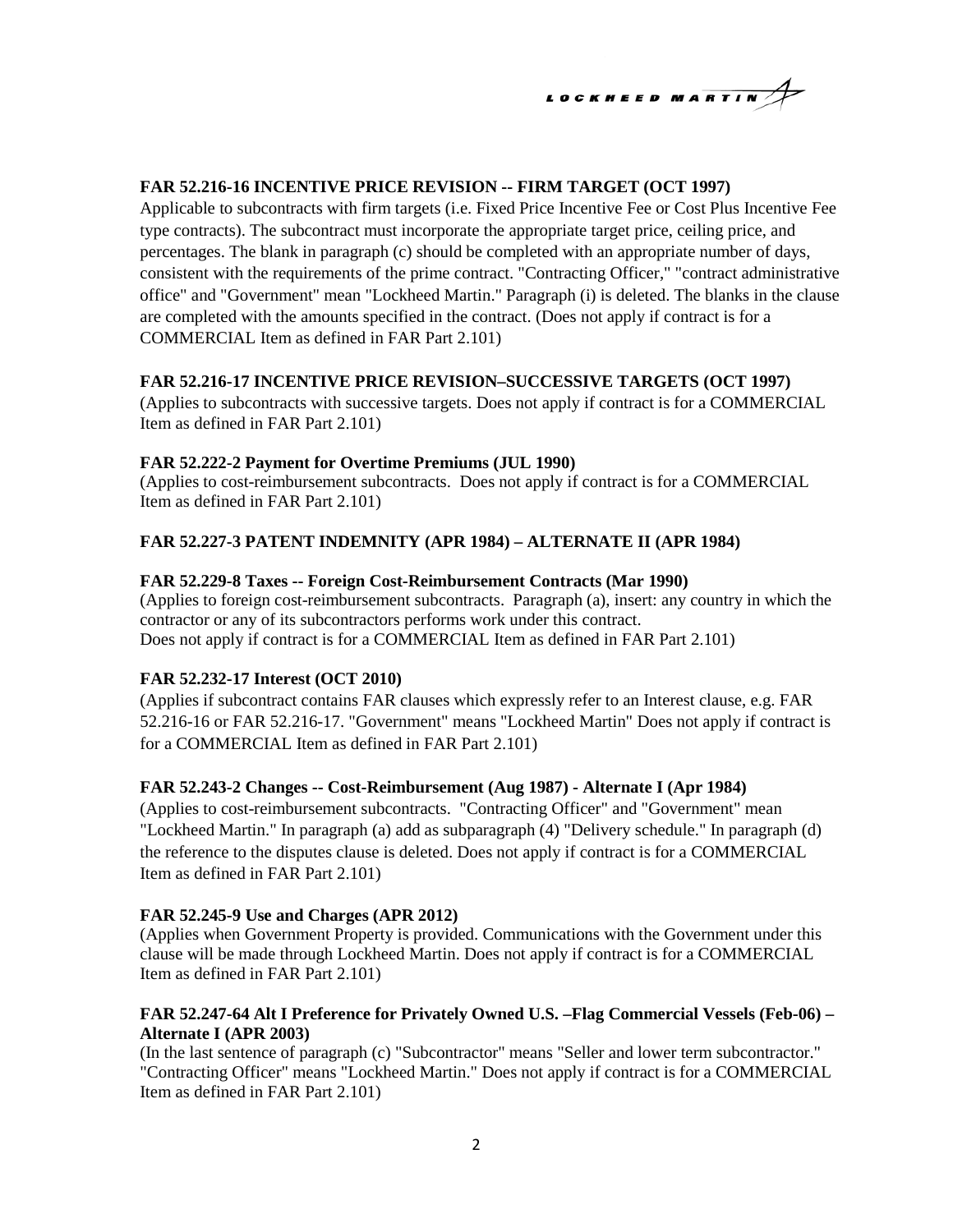$$
\begin{array}{c}\n\text{LocKHEED MARTIN} \\
\end{array}
$$

**FAR 52.247-67 Submission of Transportation Documents for Audit (FEB 2006)**(Does not apply if contract is for a COMMERCIAL Item as defined in FAR Part 2.101)

**FAR 52.247-68 Report of Shipment (REPSHIP) (Feb 2006) FAR 52.251-1 Government Supply Sources (APR 2012)**

**DFARS 252.209-7010 Critical Safety Items (AUG 2011)**

**DFARS 252.229-7003 TAX EXEMPTIONS (ITALY) (JAN 2002) DFARS 252.211-7008 Use of Government - Assigned Serial Numbers (Sep 2010)**. (Does not apply if contract is for a COMMERCIAL Item as defined in FAR Part 2.101)

## **DFARS 252.219-7004 SMALL BUSINESS SUBCONTRACTING PLAN (TEST PROGRAM)**

**(AUG 2008) (**Applicable to participants in the DoD Test Program for the Negotiation of Comprehensive Small Business Subcontracting Plans [FAR 52.219-9](https://cyberguide.global.lmco.com/fa219-09.htm) is required in other subcontracts that meet the criteria specified in that clause. Does not apply if contract is for a COMMERCIAL Item as defined in FAR Part 2.101)

**DFARS 252.222-7006 Restrictions on the Use of Mandatory Arbitration Agreements (Dec 2010)**  (Applies if contract exceeds \$1,000,000 that will be funded in whole or part with Fiscal Year 2010 appropriated funds. The certification in paragraph (b)(2) applies to both Seller in its own capacity and to Seller's covered subcontractors. Does not apply if contract is for a COMMERCIAL Item as defined in FAR Part 2.101)

## **DFARS 252.223-7006 Prohibition on Storage and Disposal of Toxic and Hazardous Materials (APR 1993)**

**DFARS 252.223-7008 PROHIBITION OF HEXAVALENT CHROMIUM (MAY 2011)** 

**DFARS 252.225-7012 Preference for Certain Domestic Commodities (Dec 2008)**  (Applies if Seller is furnishing any of the items covered by this clause.)

#### **DFARS 252.228-7001 Ground and Flight Risk (Jun 2010)**

(In paragraph  $(a)(1)(i)$  "this contract" means "the prime contract." The following is added at the beginning of the clause: "Communications between Seller and the Government shall be made through Lockheed Martin. Any equitable adjustment provided for this clause shall be implemented in this contract to the extent such adjustment is implemented in the prime contract." Subparagraphs  $(d)(2)(ii)$ ,  $(d)(3)(ii)$  and the last sentence of subparagraph  $(j)(2)$  are deleted. Does not apply if contract is for a COMMERCIAL Item as defined in FAR Part 2.101)

#### **DFARS 252.234-7002 Earned Value Management System (Apr 2008)**

(In paragraph (e) "Government" means "Lockheed Martin and Government." Paragraphs (i) and (j) are deleted. Does not apply if contract is for a COMMERCIAL Item as defined in FAR Part 2.101)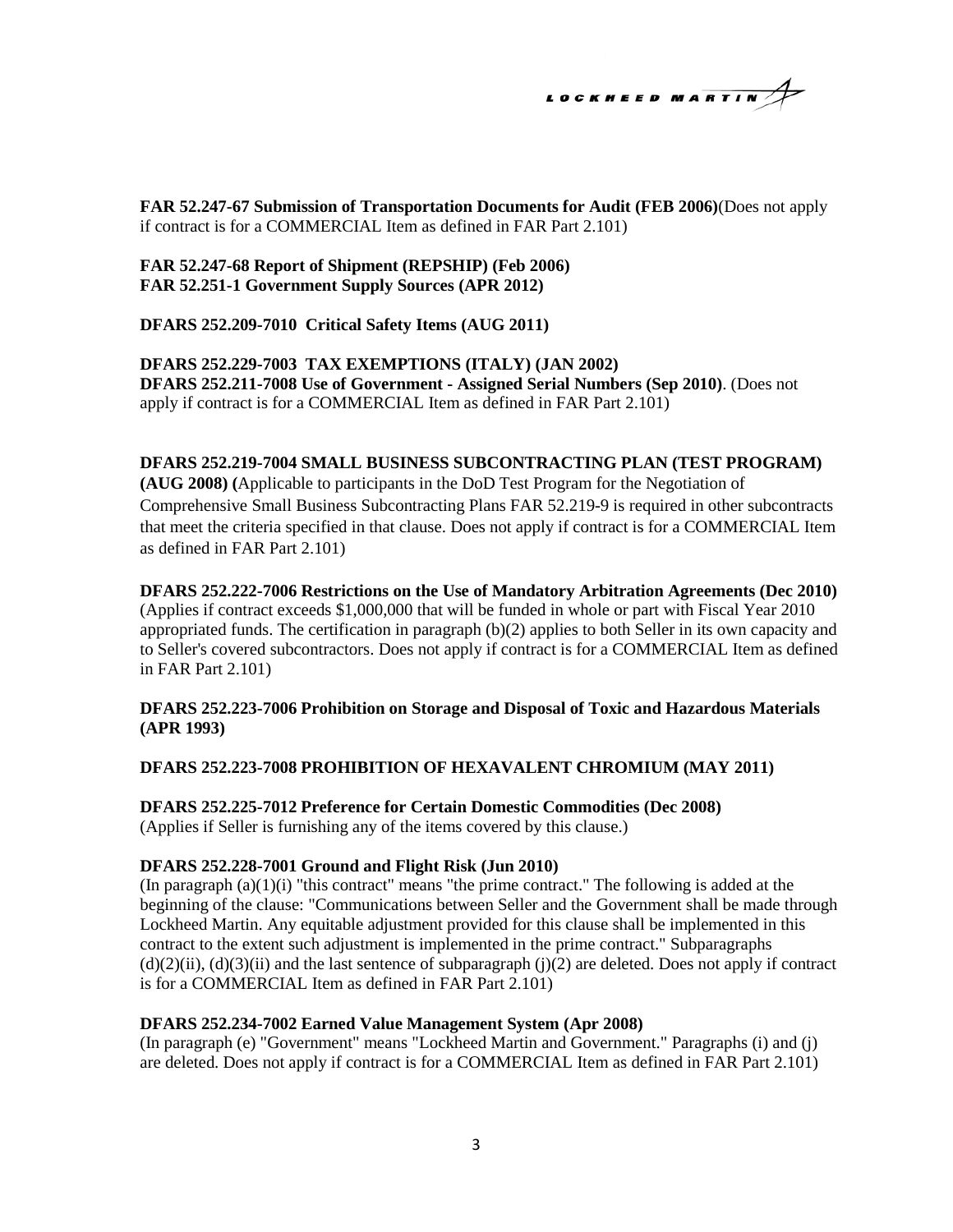

## **DFAR 252.234-7004 Alt I Cost and Software Data Reporting System (NOV 2010)- ALT I**

(Applies to subcontracts in excess of \$50,000,000. In paragraph (b), "Government" means Lockheed Martin. Does not apply if contract is for a COMMERCIAL Item as defined in FAR Part 2.101)

## **DFARS 252.239-7016 Telecommunications Security Equipment, Devices, Techniques, and Services (Dec 1991)**

(Applies if this contract requires securing telecommunications. Does not apply if contract is for a COMMERCIAL Item as defined in FAR Part 2.101)

## **DFARS 252.243-7002 Requests for Equitable Adjustment (Mar 1998)**

("Government" means "Lockheed Martin." Does not apply if contract is for a COMMERCIAL Item as defined in FAR Part 2.101)

# **DFARS 252.244-7000 Subcontracts for Commercial Items and Commercial Components (DoD Contracts (Aug 2009)**

(The clause mandates flowdown of the DFARS provisions identified in the clause.)

# **DFAR 252.245-7001 Tagging, Labeling, and Marking of Government-Furnished Property (Feb 2011)**

(Applies to subcontracts where the items furnished by the subcontractor will be subject to serialized tracking. Does not apply if contract is for a COMMERCIAL Item as defined in FAR Part 2.101)

## **DFAR 252.245-7004 Reporting, Reutilization, and Disposal (AUG 2011)**

#### **NAVAIR 5252.204-9504 DISCLOSURE OF CONTRACT INFORMATION (JAN 2007)**

#### **3. The following Section H is added:**

# **SECTION H – SPECIAL PURCHASE ORDER REQUIREMENTS**

For purposes of this Section H, "Government" means the United States Government.

# **H-3 NAVAIR 5252.245-9500 GOVERNMENT PROPERTY FOR THE PERFORMANCE OF THIS CONTRACT (FEB 2009)**

Pursuant to FAR Clause 52.245-1 "Government Property (Cost-Reimbursement, Time and Material, or Labor Hour Contracts) (JUN 2007) the Seller is authorized to use the following Government property on a rent-free basis in performing this contract:

- (a) Government Property currently accountable under the following contracts: TBD
- (b) Government-Furnished Property provided under this contract: TBD The Seller is responsible for scheduling the use of all property covered by this clause and the Government shall not be responsible for Seller caused conflicts, delays, or disruptions to any work performed by the Seller due to use of any or all such property, either under this contract or any other contracts under which use of such property is authorized.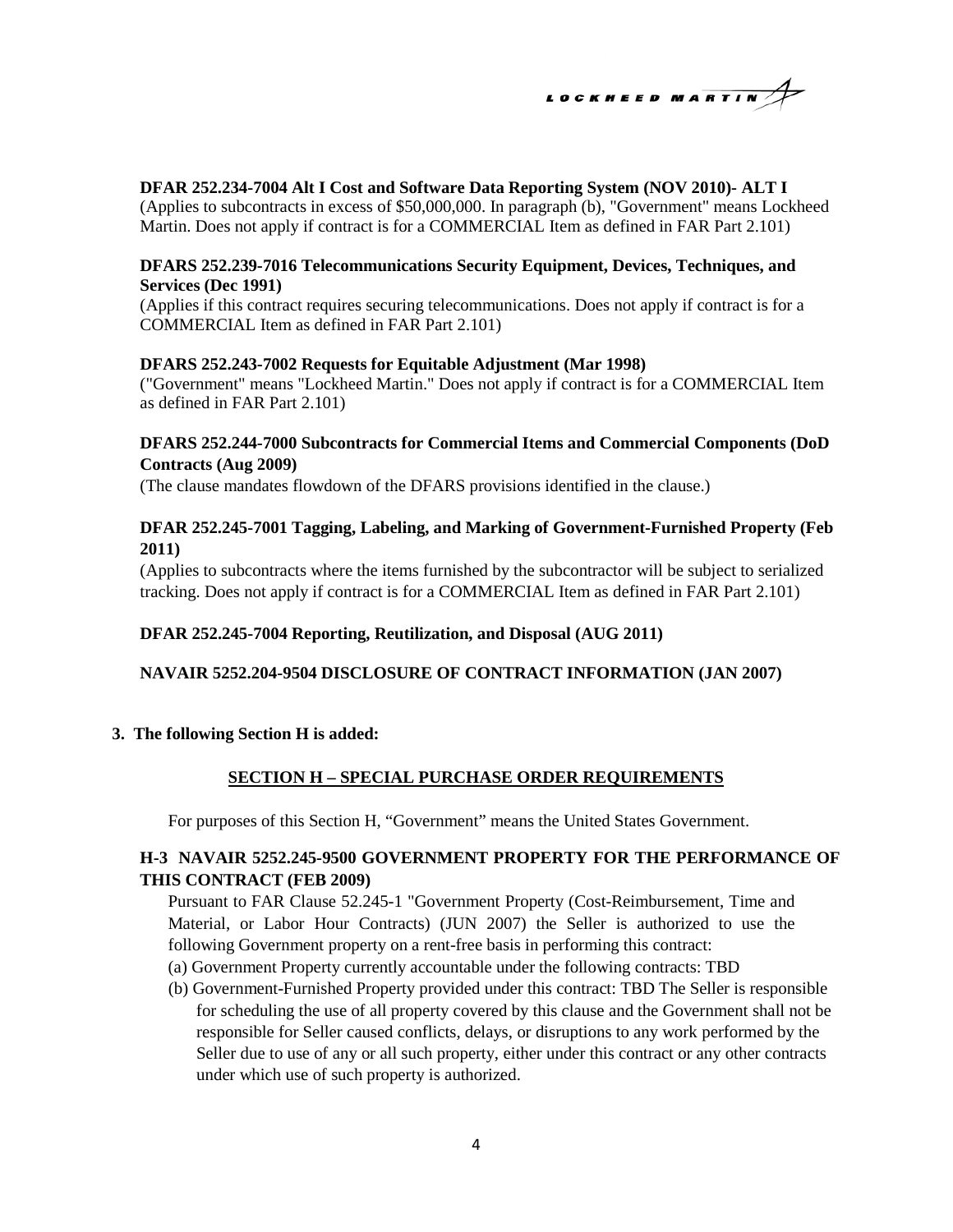

- (c) Government Furnished Property Provided "As Is": The Government Furnished Items listed in (a) or (b), above, that are provided to the Seller in an "As-Is" condition pursuant to FAR 52.245-1 may be repaired or modified, to meet contractual requirements, as a direct cost to this contract, as defined in items (1) through (4), below.
	- (1) If "As-Is" Government Furnished Items listed in (a) or (b), above, require refurbishment, the cost of which does not exceed 50% of acquisition cost, then Seller may proceed with refurbishment using contract funds and without obtaining Contracting Officer approval.
	- (2) If refurbishment costs exceed 50% of acquisition cost, the Seller shall seek PCO authorization, through LOCKHEED MARTIN, prior to undertaking a repair.
	- (3) Any repair or modification of these items shall not affect the title of the Government.
	- (4) Any refurbishment of Government Furnished Items provided As-Is shall not negate the warranty. That is, the Government does not warrant the condition of these assets provided to the Seller.

## **H-5 NAVAIR 5252.223-9501MATERIAL SAFETY DATA SHEET (MSDS) (APR 2009)**

# **H-11 NAVAIR 5252.227-9511 DISCLOSURE, USE AND PROTECTION OF PROPRIETARY INFORMATION (FEB 2009)**

- (a) During the performance of this contract, the Government may use an independent services contractor (ISC), who is neither an agent nor employee of the Government. The ISC may be used to conduct reviews, evaluations, or independent verification and validations of technical documents submitted to the Government during performance.
- (b) The use of an ISC is solely for the convenience of the Government. Except as otherwise provided by separate agreement between the ISC and the seller, the ISC has no obligation to the seller. The seller is required to provide full cooperation, reasonable working facilities and access to the ISC for the purposes stated in paragraph (a) above.
- (c) Since the ISC is neither an employee nor agent of the Government, any findings, recommendations, analyses, or conclusions of such a contractor are not those of the Government.
- (d) The seller acknowledges that the Government has the right to use ISCs as stated in paragraph (a) above. It is possible that under such an arrangement the ISC may require access to or the use of information, which is proprietary to the seller in addition to third party proprietary data that the seller is authorized to disclose.
- (e) To protect any such proprietary information from unauthorized disclosure or use, and to establish the respective rights and duties of both the ISC and seller, the seller agrees to enter into a direct agreement with any ISC as the Government requires. The ISC will be responsible for initiating contact with the seller sufficiently in advance of any work that may require facility access, cooperation from LM, or access to proprietary information belonging to the seller or to third parties who may have authorized the seller to disclose such data to enable the seller to arrange for such access and cooperation and to obtain the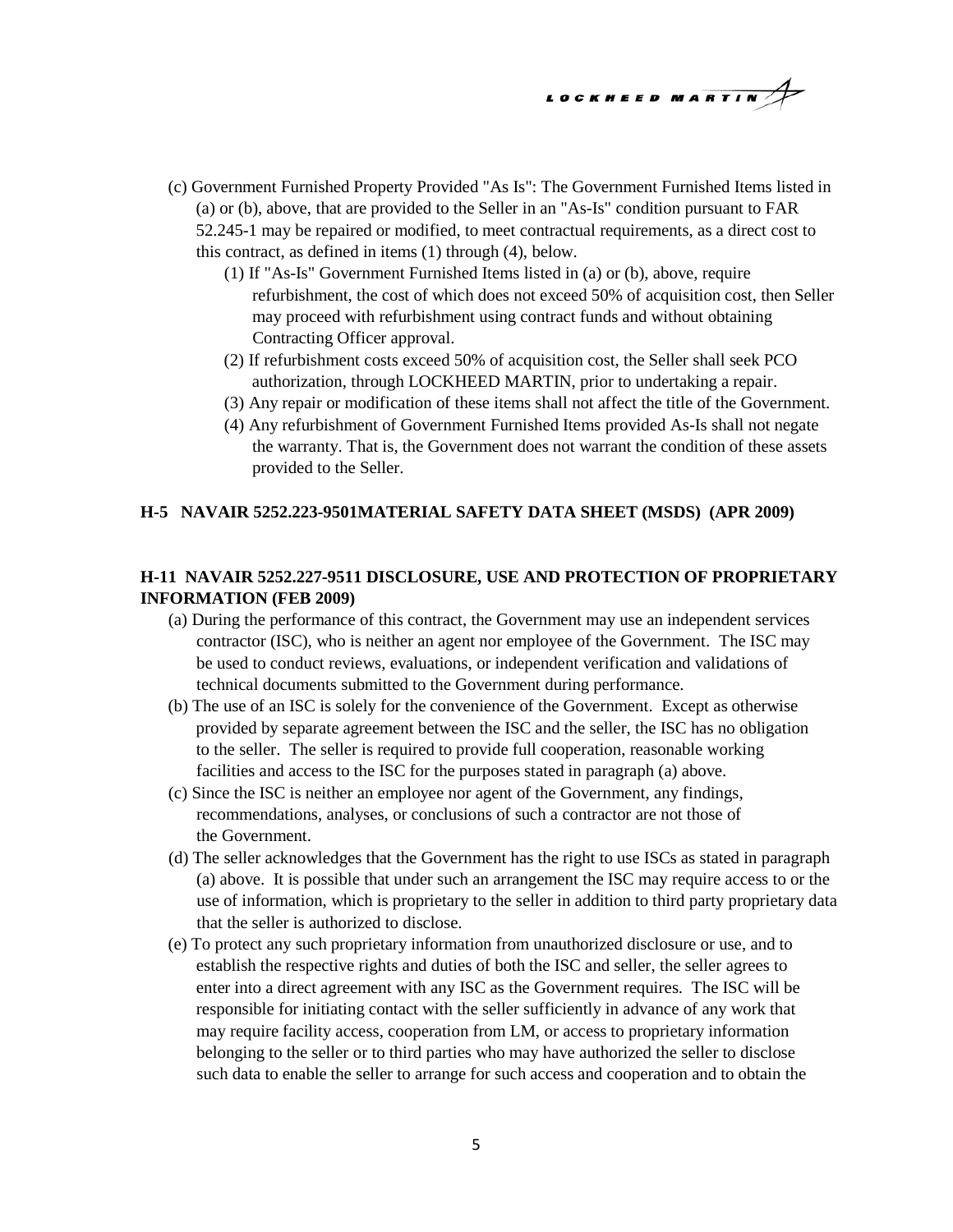# LOCKHEED MARTIN

necessary agreements. A properly executed copy of the agreement will be provided to the Procuring Contracting Officer.

## **H-14 NAVAIR 5252.211-9510CONTRACTOR EMPLOYEES (MAY 2011)**

- (a) In all situations where contractor personnel status is not obvious, all contractor personnel are required to identify themselves to avoid creating an impression to the public, agency officials, or Congress that such contractor personnel are Government officials. This can occur during meeting attendance, through written (letter or email) correspondence or verbal discussions (in person or telephonic), when making presentations, or in other situations where their contractor status is not obvious to third parties. This list is not exhaustive. Therefore, the contractor employee(s) shall:
	- (1) Not by word or deed give the impression or appearance of being a Government employee;
	- (2) Wear appropriate badges visible above the waist that identify them as contractor employees when in Government spaces, at a Government-sponsored event, or an event outside normal work spaces in support of the contract/order;
	- (3) Clearly identify themselves as contractor employees in telephone conversations and in all formal and informal written and electronic correspondence. Identification shall include the name of the company for whom they work;
	- (4) Identify themselves by name, their company name, if they are a subcontractor the name of the prime contractor their company is supporting, as well as the Government office they are supporting when participating in meetings, conferences, and other interactions in which all parties are not in daily contact with the individual contractor employee; and
	- (5) Be able to provide, when asked, the full number of the contract/order under which they are performing, and the name of the Contracting Officer's Representative.
- (b) If wearing a badge is a risk to safety and/or security, then an alternative means of identification maybe utilized if endorsed by the Contracting Officer's Representative and approved by the Contracting Officer.
- (c) The Contracting Officer will make final determination of compliance with regulations with regard to proper identification of contractor employees.

# **H-15 NAVAIR 5252.228-9501 LIABILITY INSURANCE (NAVAIR) (MAR 1999) (APPLICABLE TO COST-REIMBURSEMENT ITEMS ONLY)**

## (APPLICABLE TO COST-REIMBURSEMENT CONTRACT LINE ITEMS ONLY)

The following types of insurance are required in accordance with the clause entitled, "FAR 52.228-5, "Insurance--Work on a Government Installation"" or "52.228-7, "Insurance--Liability to Third Persons"" and shall be maintained at no less than the minimum amounts shown:

- 
- (a) Comprehensive General Liability: \$200,000 per person and \$500,000 per accident for bodily injury.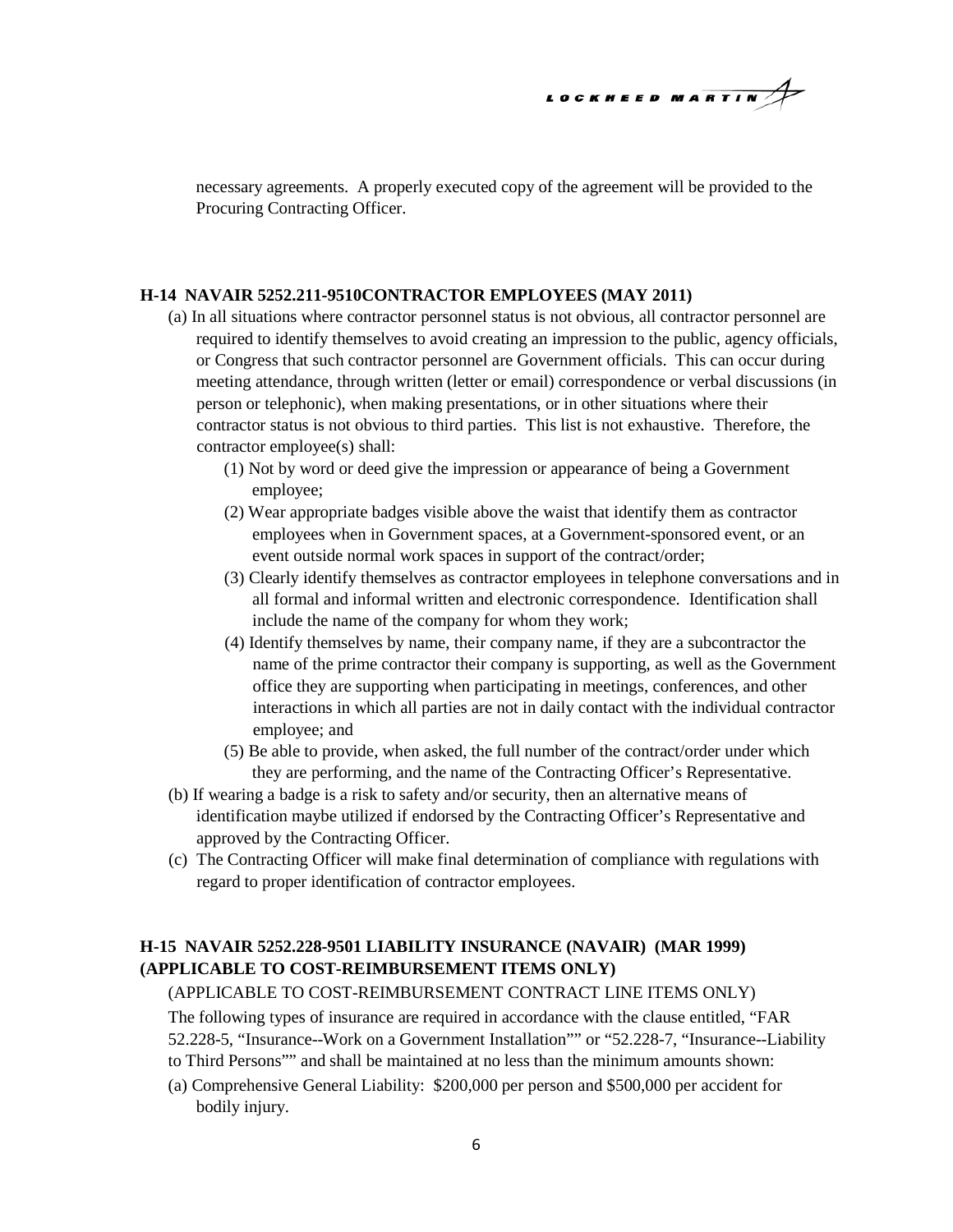

- (b) Automobile Insurance: \$200,000 per person and \$500,000 per accident for bodily injury and \$500,000 per accident for property damage.
- (c) Standard Workman's Compensation and Employer's Liability Insurance (or, where maritime employment is involved, Longshoremen's and Harbor Worker's Compensation Insurance) in the minimum amount of \$100,000.
- (d) Aircraft public and passenger liability: \$200,000 per person and \$500,000 per occurrence for bodily injury, other than passenger liability; \$200,000 per occurrence for property damage. Passenger bodily injury liability limits of \$200,000 per passenger, multiplied by the number of seats or number of passengers, whichever is greater.

# **H-16 NAVAIR 5252.232-9509 REIMBURSEMENT OF TRAVEL, PER DIEM, AND SPECIAL MATERIAL COSTS (NAVAIR) (OCT 2006) (APPLICABLE TO COST-REIMBURSEMENT ITEMS ONLY)**

- (a) Area of Travel. Performance under this contract may require travel by contractor personnel. If travel, domestic or overseas, is required, the contractor is responsible for making all necessary arrangements for its personnel. These include but are not limited to: medical examinations, immunizations, passports/visas/etc., and security clearances. All contractor personnel required to perform work on any U.S. Navy vessel shall obtain boarding authorization from the Commanding Officer of the vessel before boarding.
- (b) Travel Policy. The Government will reimburse the contractor for allowable travel costs incurred by the contractor in performance of the contract in accordance with FAR Subpart 31.2. Travel required for tasks assigned under this contract shall be governed in accordance with: Federal Travel Regulations, prescribed by the General Services Administration for travel in the conterminous 48 United States, (hereinafter the FTR); Joint Travel Regulation, Volume 2, DoD Civilian Personnel, Appendix A, prescribed by the Department of Defense, for travel in Alaska, Hawaii, The Commonwealth of Puerto Rico, and territories and possessions of the United States (hereinafter JTR); and Standardized Regulations (Government Civilians, Foreign Areas), Section 925, "Maximum Travel Per Diem Allowances for Foreign Areas," prescribed by the Department of State, for travel in areas not covered in the FTR or JTR (hereinafter the SR).
- (c) Travel. Travel and subsistence are authorized for travel beyond a fifty-mile radius of the contractor's office whenever a task assignment requires work to be accomplished at a temporary alternate worksite. No travel or subsistence shall be charged for work performed within a fifty-mile radius of the contractor's office. The contractor shall not be paid for travel or subsistence for contractor personnel who reside in the metropolitan area in which the tasks are being performed. Travel performed for personal convenience, in conjunction with personal recreation, or daily travel to and from work at the contractor's facility will not be reimbursed.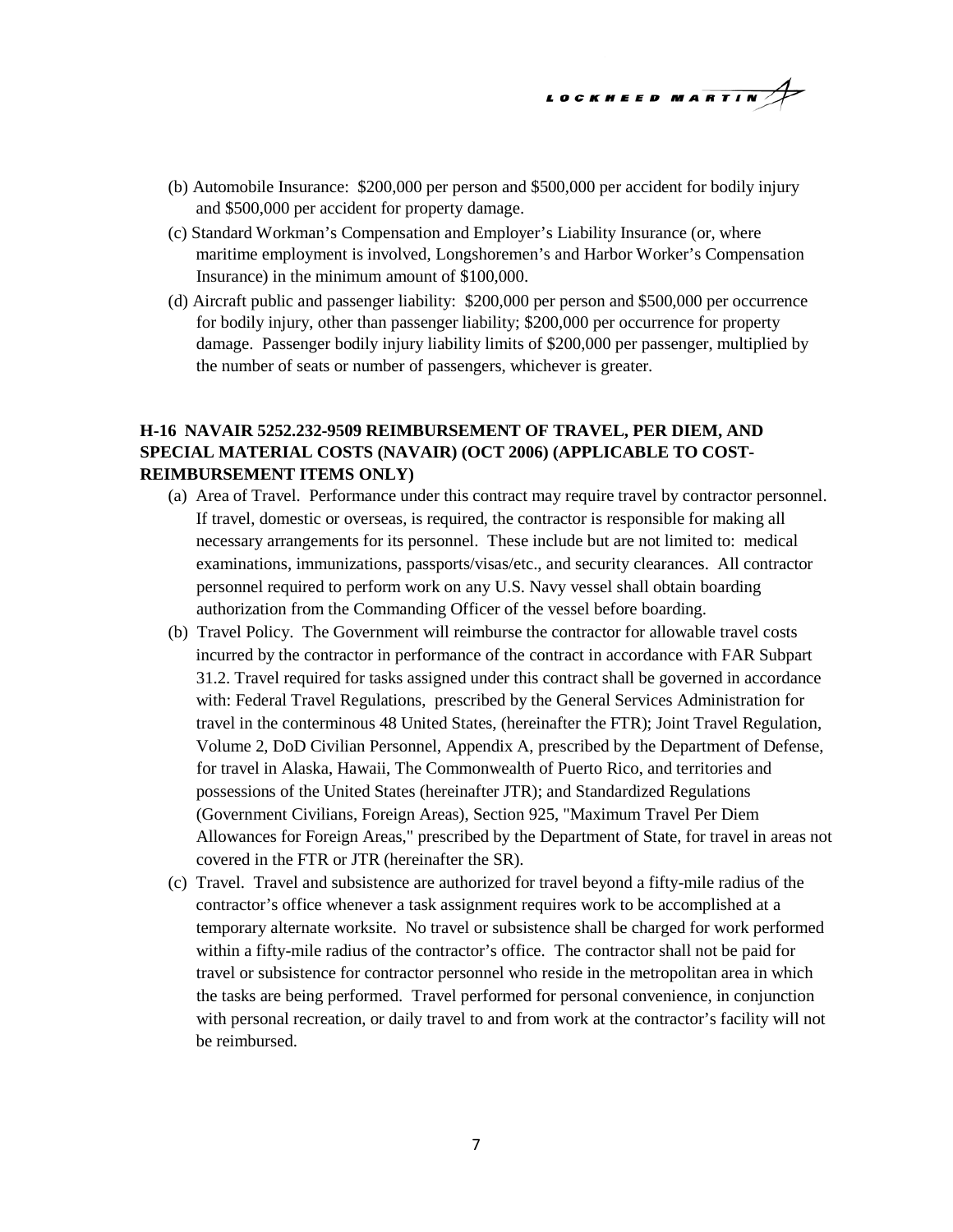

- (1) For travel costs other than described in paragraph (c) above, the contractor shall be paid on the basis of actual amount paid to the extent that such travel is necessary for the performance of services under the contract and is authorized by the COR in writing.
- (2) When transportation by privately owned conveyance is authorized, the contractor shall be paid on a mileage basis not to exceed the applicable Government transportation rate as contained in the FTR, JTR or SR. Authorization for the use of privately owned conveyance shall be indicated in the basic contract. Distances traveled between points shall be shown on invoices as listed in standard highway mileage guides. Reimbursement will not exceed the mileage shown in the standard highway mileage guides.
- (3) The contractor agrees, in the performance of necessary travel, to use the lowest cost mode commensurate with the requirements of the mission as set forth in the basic contract and in accordance with good traffic management principles. When it is necessary to use air or rail travel, the contractor agrees to use coach, tourist class, or similar accommodations to the extent consistent with the successful and economical accomplishment of the mission for which the travel is being performed.
- (4) The contractor's invoices shall include receipts or other evidence substantiating actual costs incurred for authorized travel. In no event will such payments exceed the rates of common carriers.
- (d) Vehicle and/or Truck Rentals. The contractor shall be reimbursed for actual rental/lease of special vehicles and/or trucks (i.e., of a type not normally used by the contractor in the conduct of its business) only if authorized in the basic contract or upon approval by the COR. Reimbursement of such rental shall be made based on actual amounts paid by the contractor. Use of rental/lease costs of vehicles and/or trucks that are of a type normally used by the contractor in the conduct of its business are not subject to reimbursement.
- (e) Car Rental. The contractor shall be reimbursed for car rental, exclusive of mileage charges, as authorized in the basic contract or upon approval by the COR, when the services are required to be performed beyond the normal commuting distance from the contractor's facilities. Car rental for a team on TDY at one site will be allowed for a minimum of four (4) persons per car, provided that such number or greater comprise the TDY team.
- (f) Per Diem. The contractor shall not be paid for per diem for contractor personnel who reside in the metropolitan areas in which the tasks are being performed. Per Diem shall not be paid on services performed within a fifty-mile radius of the contractor's home office or the contractor's local office. Per Diem is authorized for contractor personnel beyond a fifty-mile radius of the contractor's home or local offices whenever a task assigned requires work to be done at a temporary alternate worksite. Per Diem shall be paid to the contractor only to the extent that overnight stay is necessary and authorized under this contract. The authorized per diem rate shall be the same as the prevailing per diem in the worksite locality. These rates will be based on rates contained in the FTR, JTR or SR. The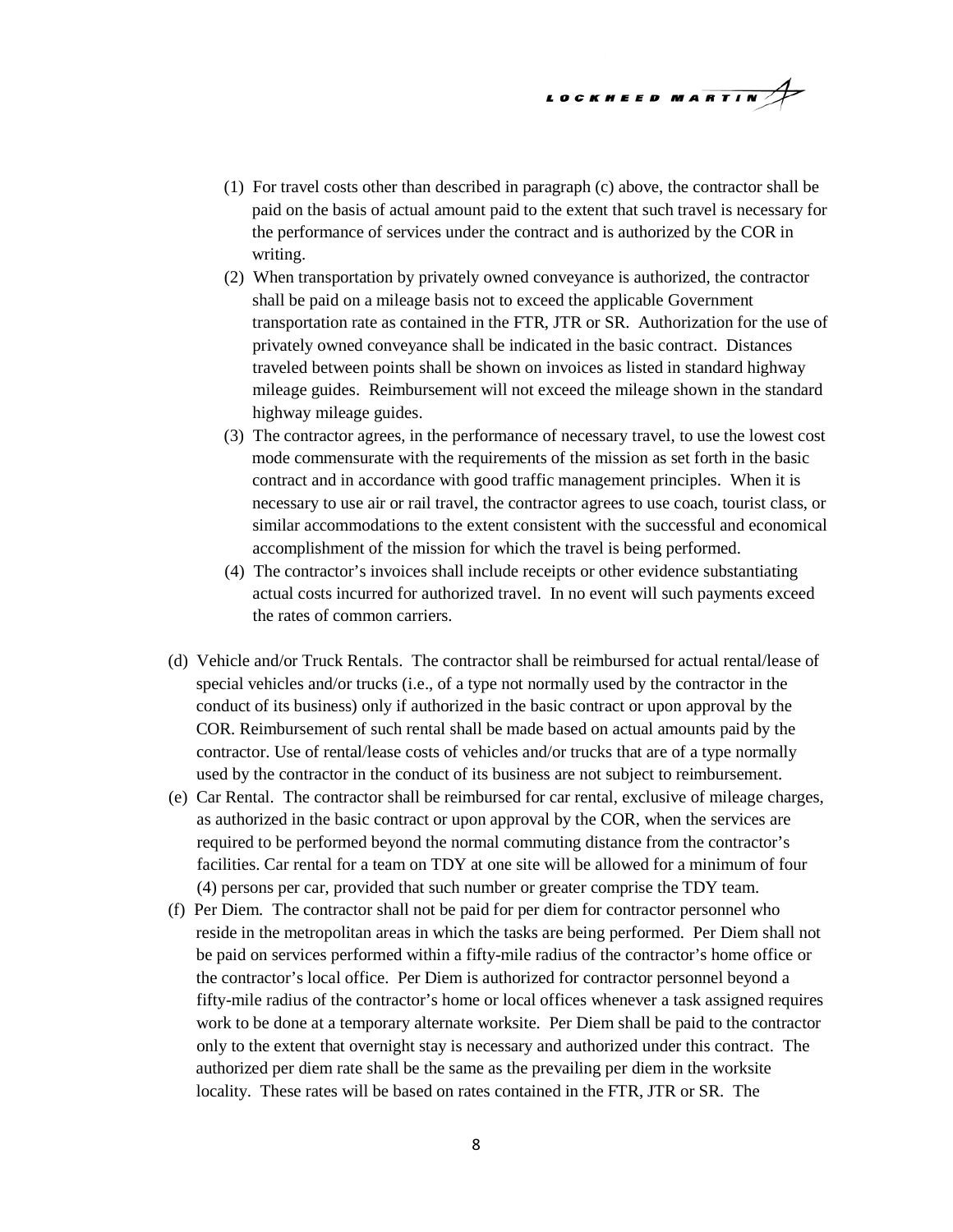$$
\begin{array}{c}\n\text{LockHEED MARTIN} \\
\end{array}
$$

applicable rate is authorized at a flat seventy- five (75%) percent on the day of departure from contractor's home or local office, and on the day of return. Reimbursement to the contractor for per diem shall be limited to actual payments to per diem defined herein. The contractor shall provide actual payments of per diem defined herein. The contractor shall provide supporting documentation for per diem expenses as evidence of actual payment.

- (g) Shipboard Stays. Whenever work assignments require temporary duty aboard a Government ship, the contractor will be reimbursed at the per diem rates identified in paragraph C8101.2C or C81181.3B(6) of the Department of Defense Joint Travel Regulations, Volume II.
- (h) Special Material. "Special material" includes only the costs of material, supplies, or services which is peculiar to the ordered data and which is not suitable for use in the course of the contractor's normal business. It shall be furnished pursuant to specific authorization approved by the COR. The contractor will be required to support all material costs claimed by its costs less any applicable discounts. "Special materials" include, but are not limited to, graphic reproduction expenses, or technical illustrative or design requirements needing special processing.

## **H-18 WORK SHARE AGREEMENTS**

Subcontractors shall not enter into any new work share agreements with any subcontractors that specify that a subcontractor will receive a certain amount of business based solely on a dollar amount or percentage of contract or program cost as of the effective date of this contract.

# **H-25 NAVAIR 5252.246-9526 PROVISIONAL ACCEPTANCE UNDER SPECIAL CONDITIONS (OCT 2005)**

- (a) Acceptance under Special Conditions. LOCKHEED MARTIN may, at the discretion of the Authorized Procurement Representative, finally or provisionally accept any supply prior to completion of work on such supply in the following situations:
	- (1) When the SELLER, despite the exercise of due diligence, encounters unavoidable delay in securing SELLER-furnished property;
	- (2) When Lockheed Martin or Government-furnished property suitable for installation in any supply to be furnished hereunder is not delivered to the SELLER in sufficient time to permit installation by the SELLER prior to the date the supply is scheduled for delivery; or,
	- (3) When defects or deficiencies are known to exist in the Item, but when correction of the defects or deficiencies is not practicable within the delivery schedule set forth in the contract.
- (b) Provisional Acceptance of WORK with Less Than Full Capability.